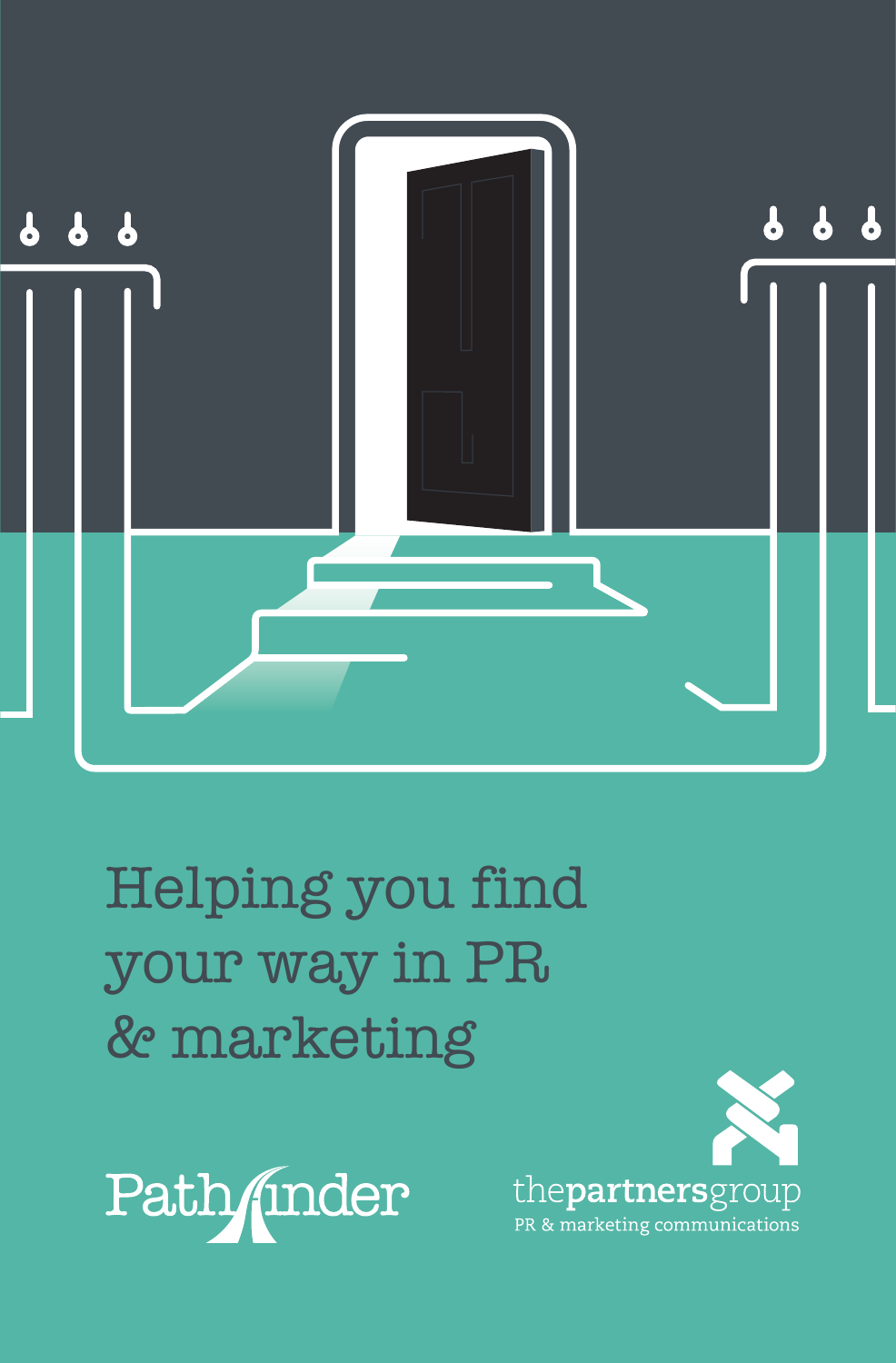

# Is your current marketing holding you back?

We know how it is. Marketing, PR, websites, blogs, social media…they're on your radar - but you don't have time for them, or you don't have the structure in place to choose the activities that will give you maximum return.

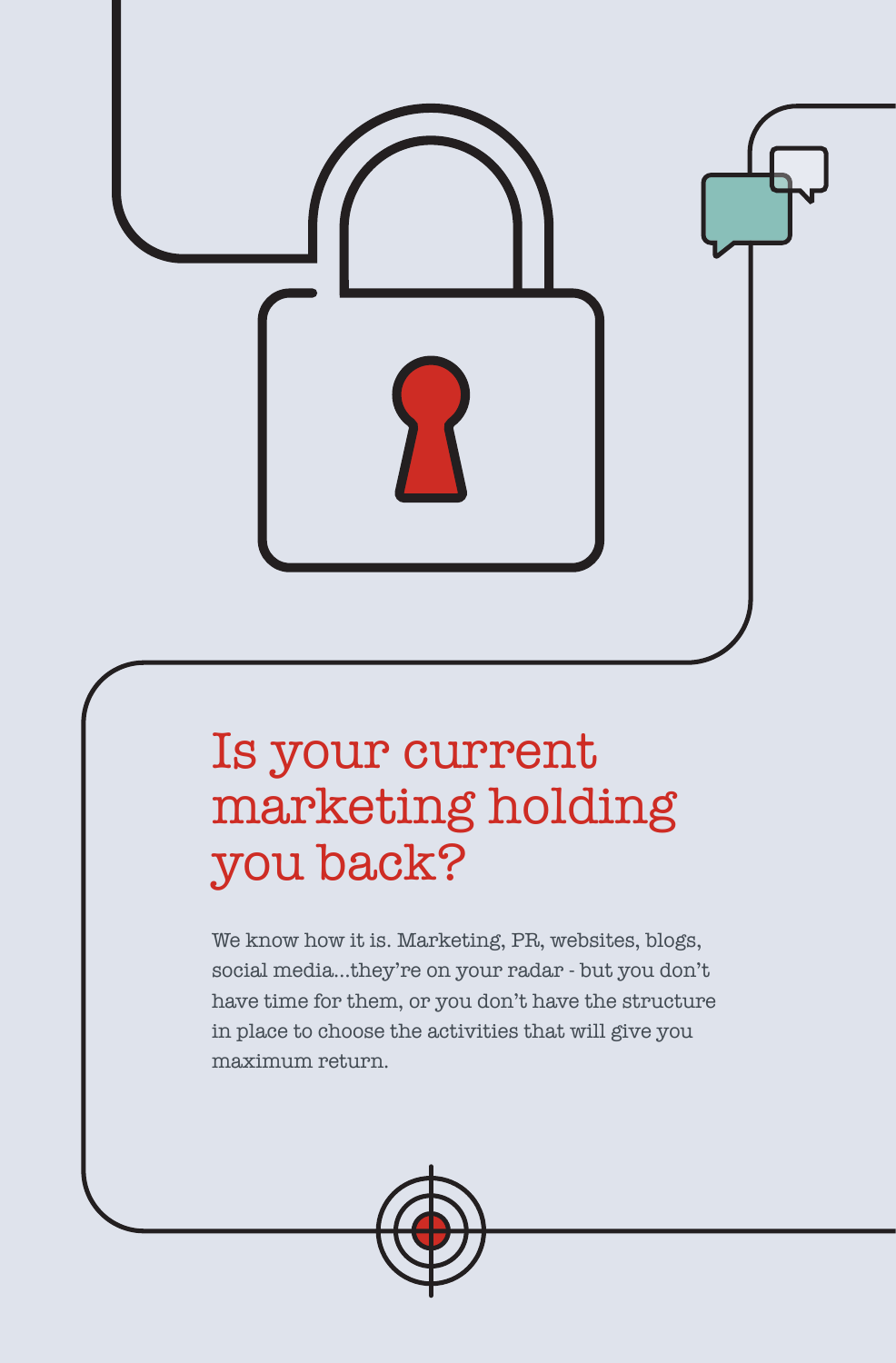## You're not alone

That's why we created the Partners Pathfinder. It gives businesses just like yours:

- **Clarity** on exactly what you need marketing and PR to achieve
- **Marketing objectives** that are aligned to your business objectives
- A better **understanding** of the audiences that are important to you
- **Effective ways of reaching those people with the right messages**
- A strategic, focused and structured marketing communications **plan**
- The option to dip into **ongoing advice** and support from our experienced, knowledgeable and friendly team - at whatever level suits you - to help deliver the plan.

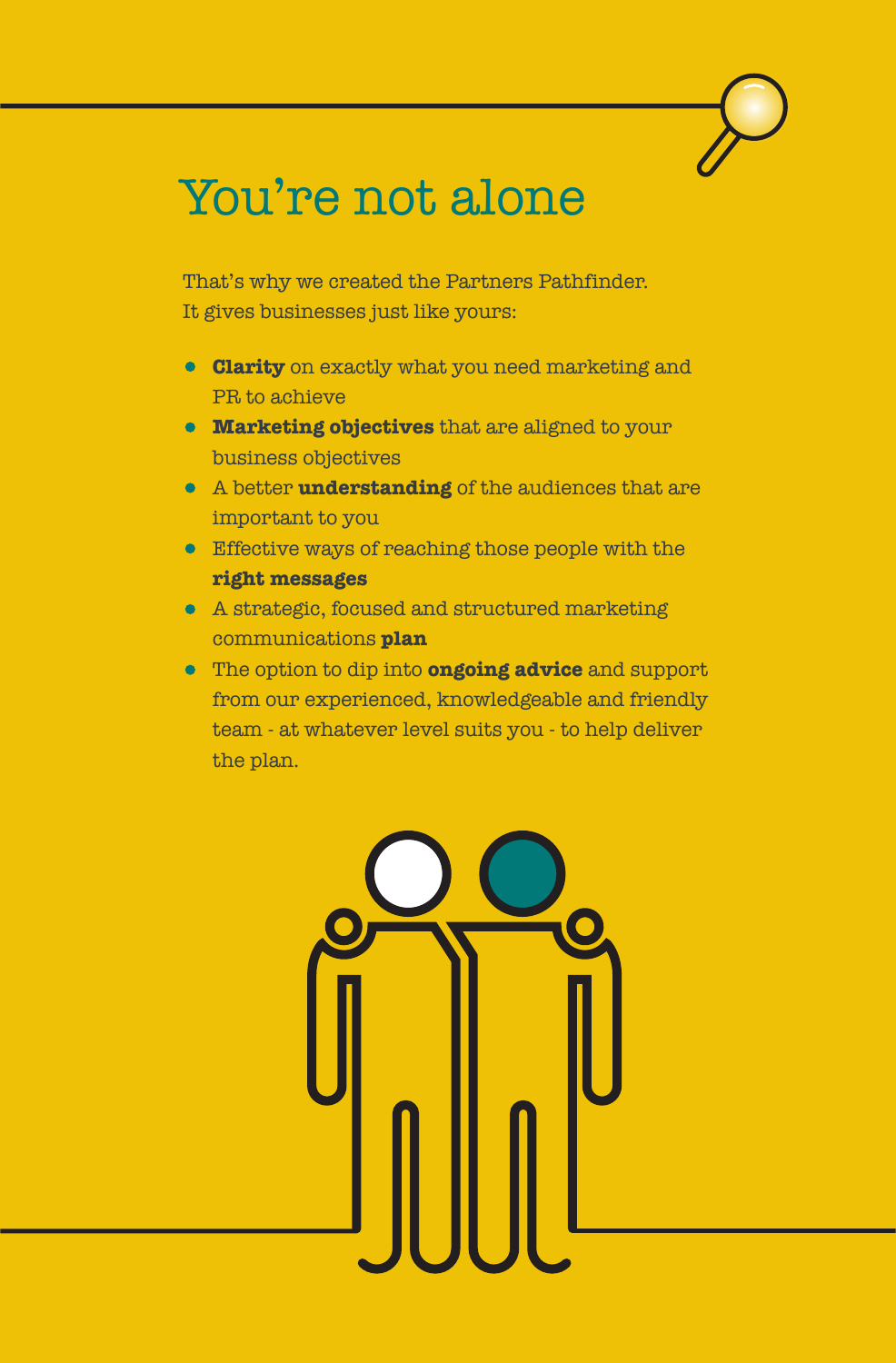

# It's all about you

The Partners Pathfinder is bespoke to you. It gives you:

- **Valuable, structured thinking time**
- **Experienced communications experts guiding you through every step**
- **Fresh ideas and objective thinking from a creative outsider**
- **A communications strategy and practical plan of action that's bespoke to your business**
- **All for £1,750+VAT.**

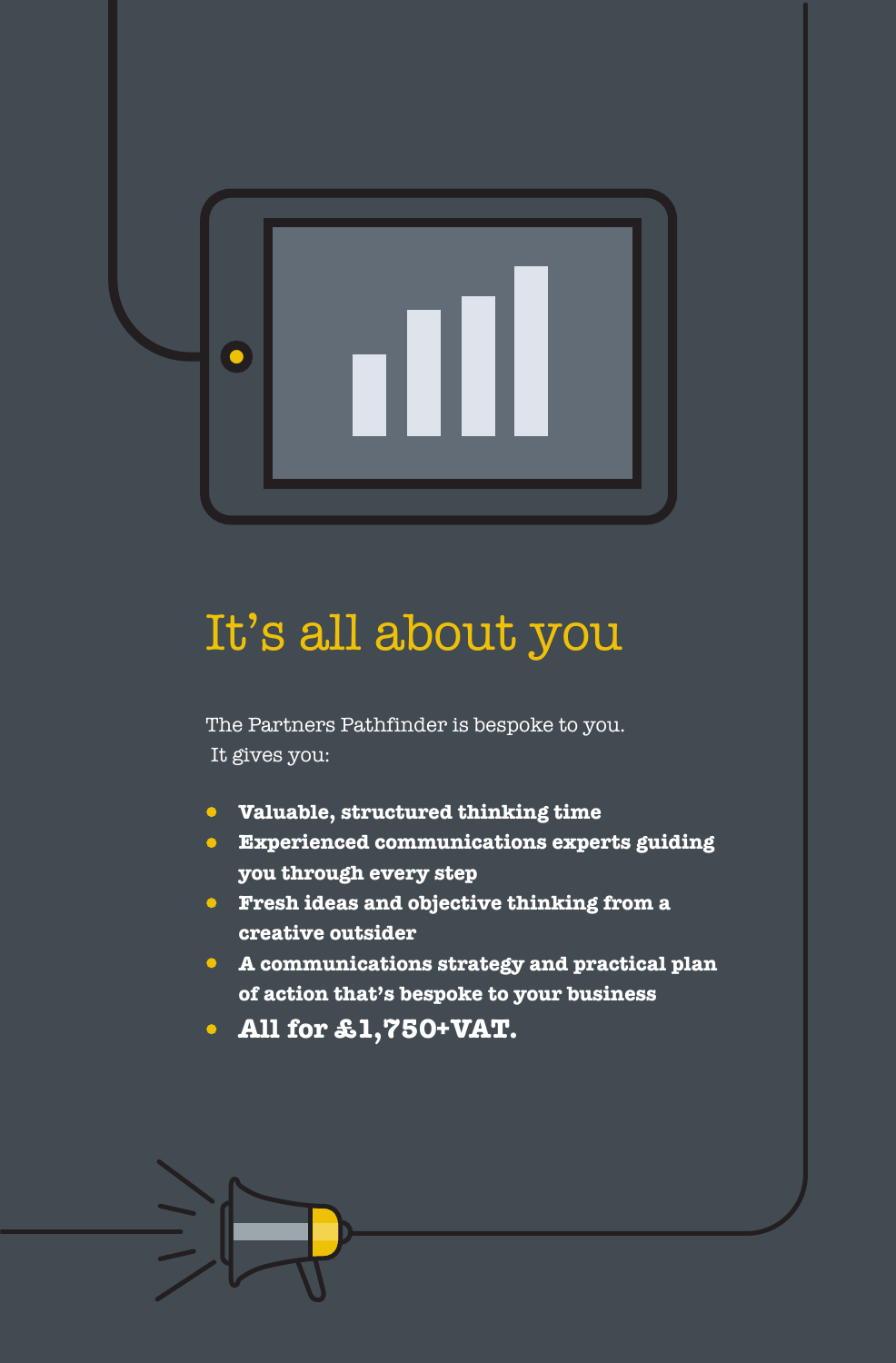

## How others have benefitted

**"The Pathfinder gave us time to step out of the day-to-day and has given us a different, structured and more intelligent approach to our communications. You've really got us thinking differently!"** Pro-Development

**"You understood our business and the ethics of it instantly, and helped us work out a strategy that quickly yielded results."**  Emmark UK Ltd

**"The Pathfinder helped us take a strategic approach to marketing and PR. Over the last 12 months, it has given us the opportunity to delegate tasks we would not have had time to do ourselves, saving us considerable time and increasing our marketing effectiveness."** 

Florit Brooke Legal Recruitment